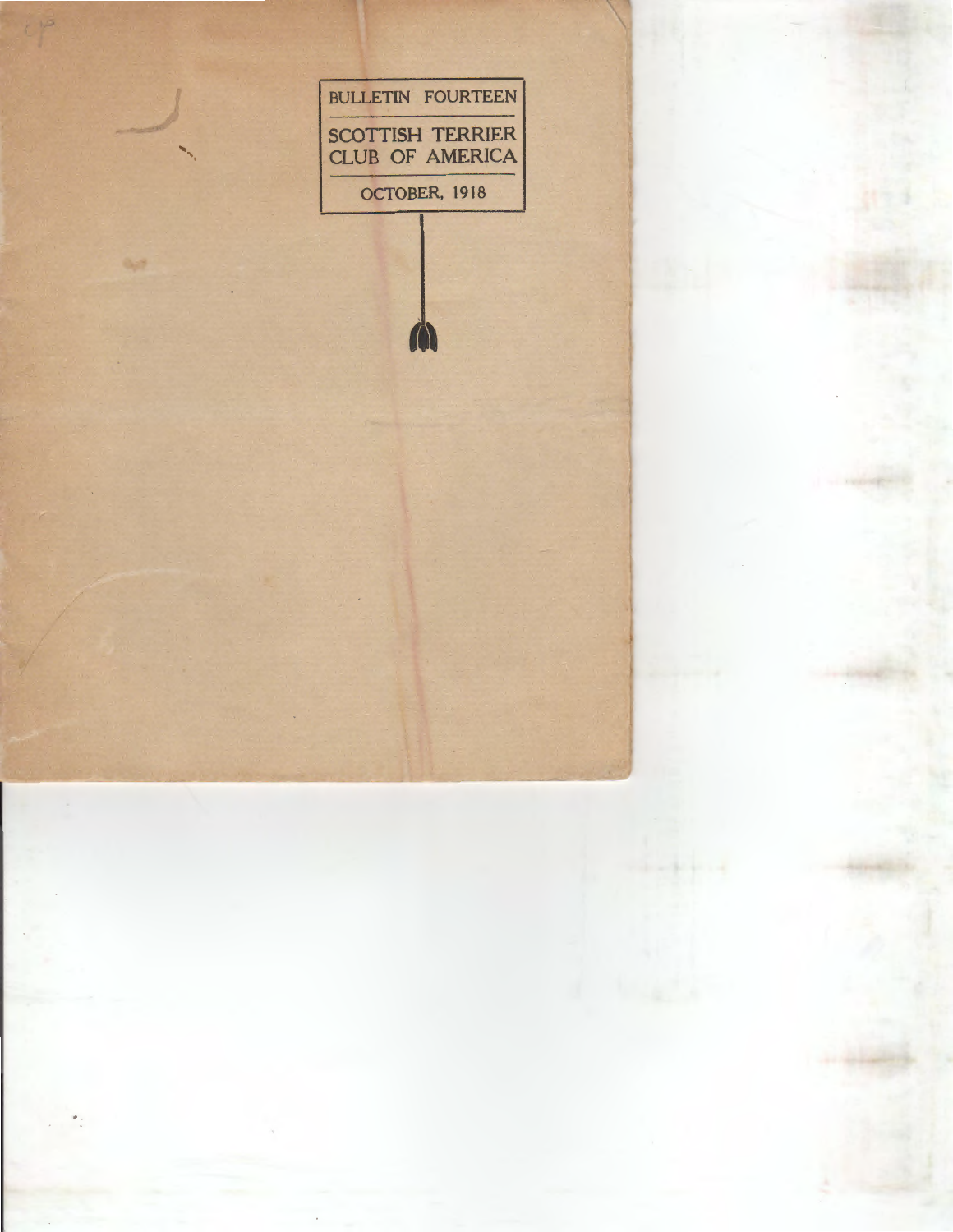## **CLUB OFFICERS**

# • ¥

*'President* MR. FRANCIS G. LLOYD - 19 East 44th St., New York

### *Vice-President*

MRS. A. P. SAUNDERS - - - - - Clinton, N. Y.

**Secretary-Treasurer** MISS MARGARET BRIGHAM - - North Grafton, Mass.

*Delegate to A. K. C.* MR. HENRY D. BIXBY - - - - - Huntington, L. I.

**Governor-at-Large** 

DR. FAYETTE C. EWING • Century Bldg., St. Louis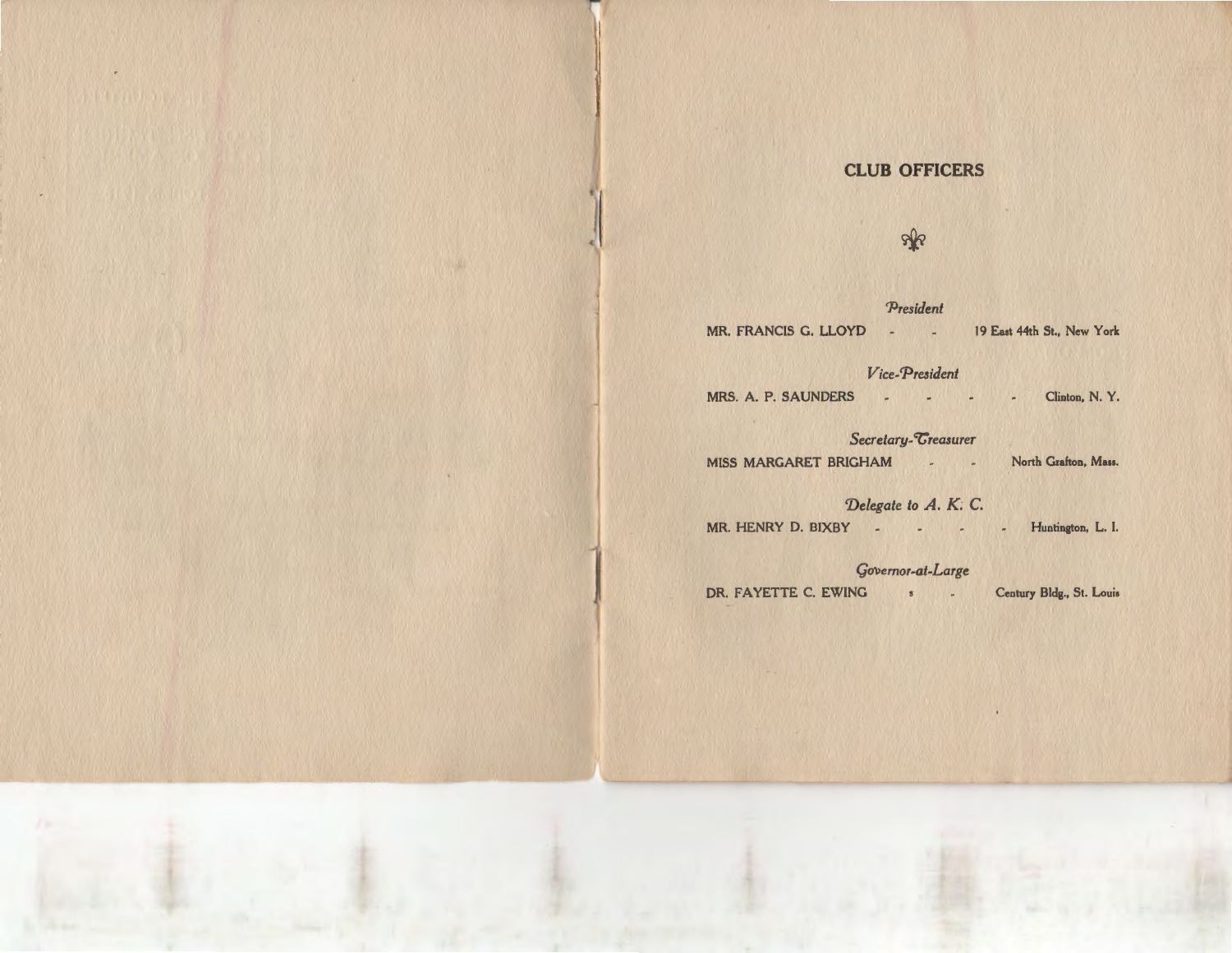The editor will have to ask indulgence for this issue of the Bulletin both because of lateness and paucity of news. Probably because of the epidemic and the stress of War Work news items are few and far between. We are trying to keep things moving, for happily it does not now look as if there would be many more years of War and if members' interest can be maintained till Peace once again is with us all will be well.

#### **SHOWS**

The midsummer just past produced very few shows and such as they were had very little competition.

#### **FROM OUR MEMBERS**

Mr. Lloyd writes that he has but little to report that would be interesting-"but breeding is a bit on the improve." Earlybird Olivia, who came into my possession some months ago-has whelped one dog and two bitches by Wullie that look very promising.

Solomon, MacN!ab, and Saucy Susan by Willie ex Merlewood Merle are doing well and continue to be very promising. Walescott Colonel had a month with me at the seashore and died the day he arrived home.

Whim is proving to be an ideal stud dog—have a litter of three dogs and one bitch out of Walescott Lysia. Lysia was an imported bitch by Laindon Lore ex Laindon Lencha.

 Have recently purchased Nosegay Mistletoe, and her promising puppies by Sirdar. Mistletoe was by Fairhaven Fusilier ex Bannockburn Rosie. Have one· dog puppy born on the dock in New York by Bapton

Page 2

Norman ex Lysia to be known as Walescott Adriatic, the ship Lysia was shipped on.

Champion W. Albourne Crow was shipped to Florida to Capt. Howard Willets, vice-president of the A. K. C., and lived only a week after arrival. Have since sent Merlewood Laddie to Capt. Willets for an army mascot."

#### NOSEGAY NOTES

Morning Nip. British champion, now ten and a half years old, is in barracks with his commander, Major Fayette C. Ewing, at the base hospital, Camp Beaureguard, La. He acts as right guide to the officers' drill and knows how to salute, which he does with military "pep," to the delight of the soldiers. He was lately written up in "Trench and Camp," the post publication of the New Orleans "Times-Picayune," for his military accomplishments. Nip recently got two pups to Bannockburn Rosie, dam of Nosegay Crofoot, after she had failed twice to one of America's best known champions. On Sept. 30th he became sire of a beautiful litter of six to Bannockburn Dora, dam of the winning American bred pup Nosegay Spearmint, Westminster, 1917. Both Dora and Rosie are dams of famous ones in England, and as these pups are for sale, here is a chance to get a champion.

Dr. Ewing has been promoted to major and put on the permanent staff of the hospital and expects to be held sometime after the war. He is also offering Bannockburn Rosie and Ole Missoo for sale at \$50 each. Rosie will be guaranteed to produce. Her failures were not due to her but to the dog, with which Dr. Ewing had a similar experience bred to Morning Nip's Nosegay. These dogs are to be sold for lack of a place to keep them, as Dr. Ewing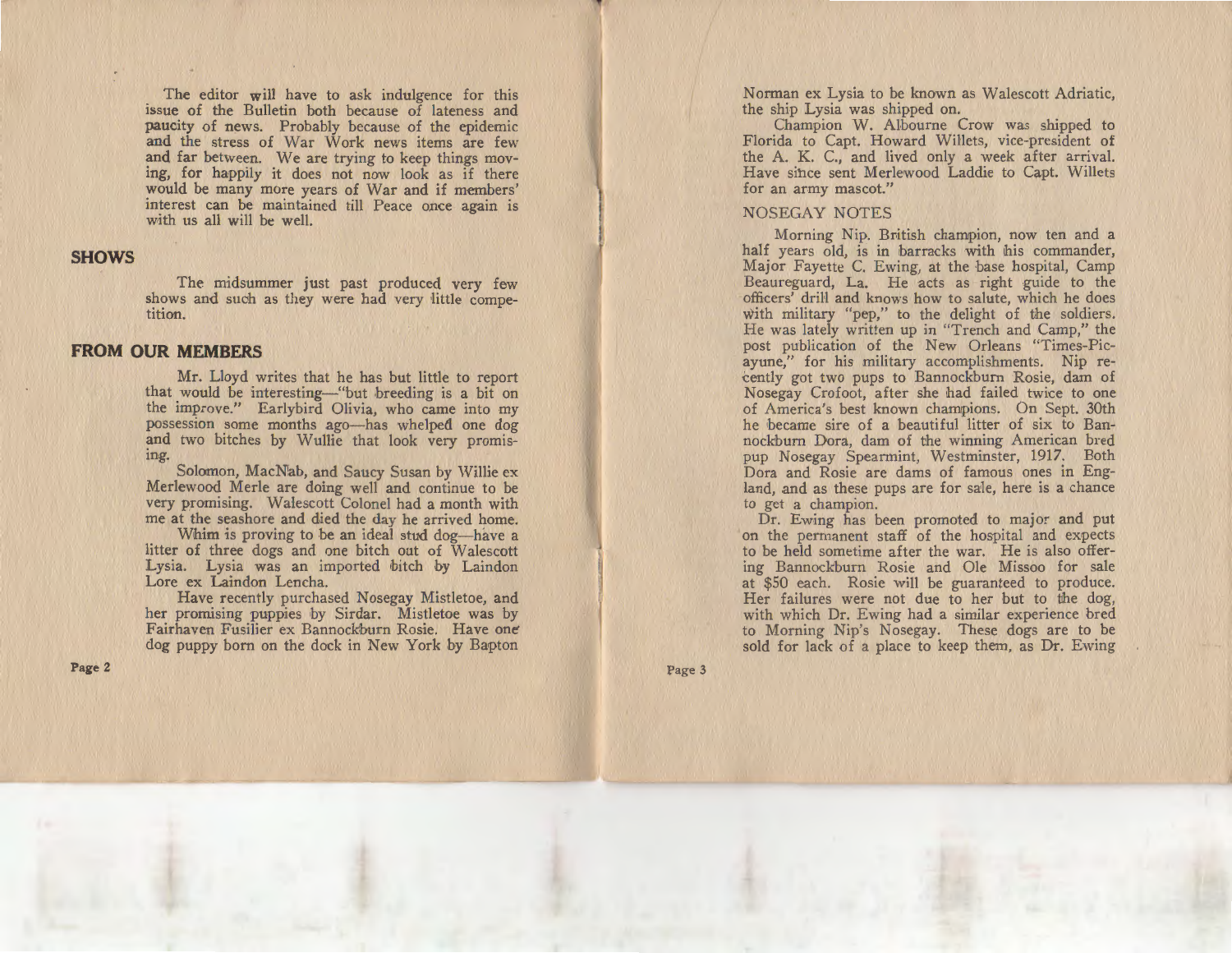has no home.

Mr. Hertzler reports a very satisfactory year as to breeding and sales. Owing to the fact that he lives in the center of town, he is unable to keep many dogs. In starting he tried to buy the best available stock, raise several dogs of his own breeding and then dispose of the foundation stock. I have developed the youngsters and am therefore offering the pair of three-year-old unrelated American bred Scotties that have headed my kennels. They are Talisker Jock and Hillcote Hottentot and in order to move these dogs am offering them at \$75 for the former and \$150 for the latter, or \$200 for the pair. As show dogs they have proven their exhibition qualities, as Jock has been entered in thirteen classes in five shows, winning nine firsts, two seconds and two third. Hottentot has been entered in but six shows and seven classes. In 1916 she won five firsts and in 1917, when heavy in whelp, won two seconds, both of these being taken in reserve to the winners bitch of the 1917 Westminster Show. Mr. Hertzler asks that if any member has male puppies for sale to communicate with him, as he can handle six.

Mrs. Zug writes that she would like to ask if any of the members have had trouble with their dogs having convulsions from either heat, fright, or digestive troubles. Also what thev do for such cases. "After a visit to Mr. Lloyd's wonderful kennels I am more enthusiastic than ever about Scotties. Mine are all fine now." Mrs. Seagraves asks us to devote a line to correcting an error in the last "Bulletin." Her bitch Laindon Lure, was Reserve Winner at the Grafton Show, not Mr. HaH's bitch, as reported. (We regret the error. $-Ed.$ )

Mrs. Saunders reports a litter of seven by Champion Whim ex Gael Yately Bairn. They have all

Page4

gone to Walescott with the exception of Gael Fife, a little bitch retained in the hope of breeding her later on.

Mrs. J. Ewart G. Bryant writes: "Owing to a series of circumstances resuiting from the war my Scotties are sadly neglected. I have only two and am raising no puppies at present. When we get Germany where she belongs I shall hope to have some progress to report." (We shall look for it.-Ed.)

The following from AI£. Mitchell, who managed Mr. Freer's dogs, is of interest: "Mr. Raymond Freer is over in France, so Scotties are somewhat scarce around here. I own a nice sort of. pup by Lemray Punch which I did very well with at Detroit and Louisville. Town Tickler is his name and I hope to be able to bring him along to New York. I have also a litter sister who went to winners at Detroit with eleven Scotties benched."

Mr. Hall gives us the following: "Not much news from Glenmanor. Warrior was killed in August by a motor, but Chieftain is over his distemper and looks as if he would make a better breeder than Warrior. Laindon Loyal died last week. He has not felt well since June and I guess he was just all in generally. Lady Claire whelped four to Warrior in August, the only litter I had by him. There were two of each sex but I lost three and only have left one nice dog pup. Luise whelped four to Glengairn, two of each, but the bitches died. The dogs are doing nicely, both black. Smiling Morn is in whelp to Maister Wullie; G. Lovely to Taybank Triumph, and I am breeding Laindon Lace to Bagpipes, a very nice son of Glengairn that I am bringing out at Boston. He is ex Drumslamph Helen and his litter brother has already taken winners twice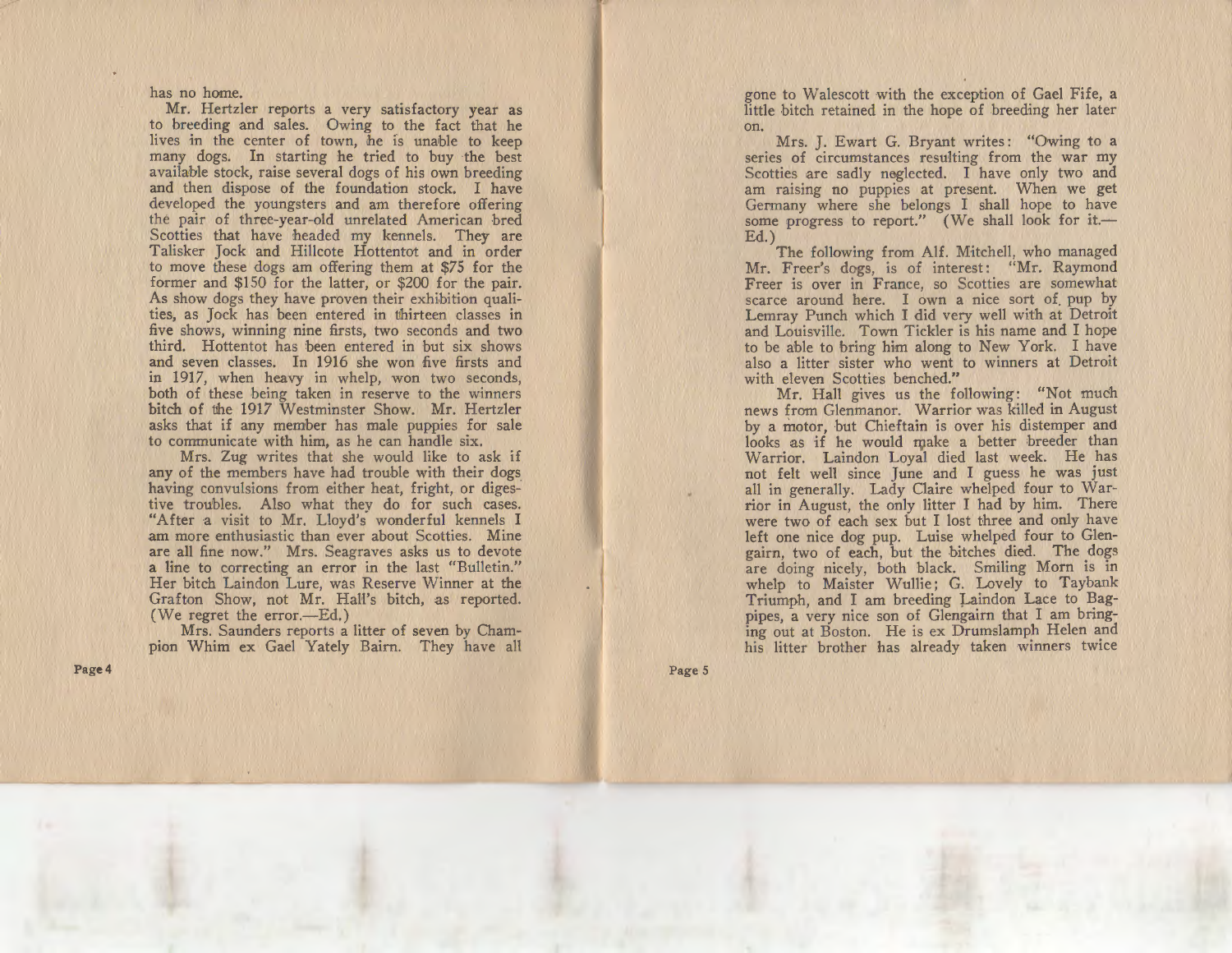among "hot company" in Canada, the Ladies Kennel Club at Montreal in June, and this week at St. John. Laindon Lipsalve, whom I sold to C. H. K. Baillie, Winona, Ontario, was killed in August by a motor car. L. Lingerie has gone to W. W. Lasky on breeding terms during the war. I have just sold Lady Claire to Lieut. Sedgwick, and she goes to be bred to Whim or Sirdar later this fall. Have sold puppies to bhe following: G. D. Kammer of Pittsburgh, Miss Pearl E. Parker, Rhinebeck, N. Y.; Norman Stevenson, Boston; W. E. Winchester, N. Y.; and G. A. Waters, Holyoke, Mass. Glengairn is being used quite a lot lately. Has had several litters here in the last few months. Morning Nips Nosegay is heavy in whelp to him now."

John Wolstencroft writes that he showed Amscott Wee Lass at Barnstable winning Reserve in strong competition. She was heavy in whelp and in late September whelped four males and a female. This makes thirty-eight pups in five litters-some record.

Robert Irvine of Hempstead sends some interesting notes. "It is so long since I contributed to the 'Bulletin' that I feel like a slacker. The fact is, I've had so little of interest to write about my own Scotties, and, as my patrons write up their own, I have been left practically without a word to say. Even now I am afraid this letter will have to be more of a soliloquy than a report, but I hope it won't be considered a waste of printer's ink.

One thing that draws my mind away from our present-day fancy is having in my kennel a son of Walescott Invader and a daughter of Tickle Em Jock, both of whom have Scottie points to spare in comparison with lots of our present-day specimens. Many of the "Bulletin" readers will hark back with

Page 6

pleasure to the days when Invader and Jock had their battles royal in the show rings.

The passing away of Champion Gywnned Lassie this spring broke another tie from these good old Scottish Terrier days.

At present I have a goodly number of Scotties in my kennel. Topping the list may be mentioned Earlybird Troubadour, a rare pal, holding his own well; Sandy, the faithful (Albourne Jack), a dog who never disappoints in the ring, no matter how easy going he may be in other places ; Impression, a peer of the breed, in spite of some criticisms; Ruminantly Redlight; Bapton Fusilier, an ideal bodied, coated and boned Scottie, with great length of head, and, by his lineage, one of the best bred ones on earth; Albourne Deuce, a beautiful black, small-sized bitch, with the cleanest, longest head for her size I have ever seen.

These are a few of the inmates of our kennels, which I think worth mentioning in order to remind the Fancy that there may be a scarcity of characteristic Scotties after the war, and then it may be too late. These are Scotties of breeding and quality, but are being lost to the Fancy. We have all seen a decline in our favorite breed in quality, and to use such stock as we have at our command now would, in my opinion, be the best and safest way to build up a good strain of "after-the-war Scotties." "Now that the Hun is on the run we had better begin."

Boglebrae has had a heavy demand for puppies all summer, but being shy on help, and expecting to be more so later, have not raised many pups. The first litter by "McTavish" are now about two months old and are the "squarest" built pups we have ever had. There are only two, the dog being as broad as he is long and so short in back that he runs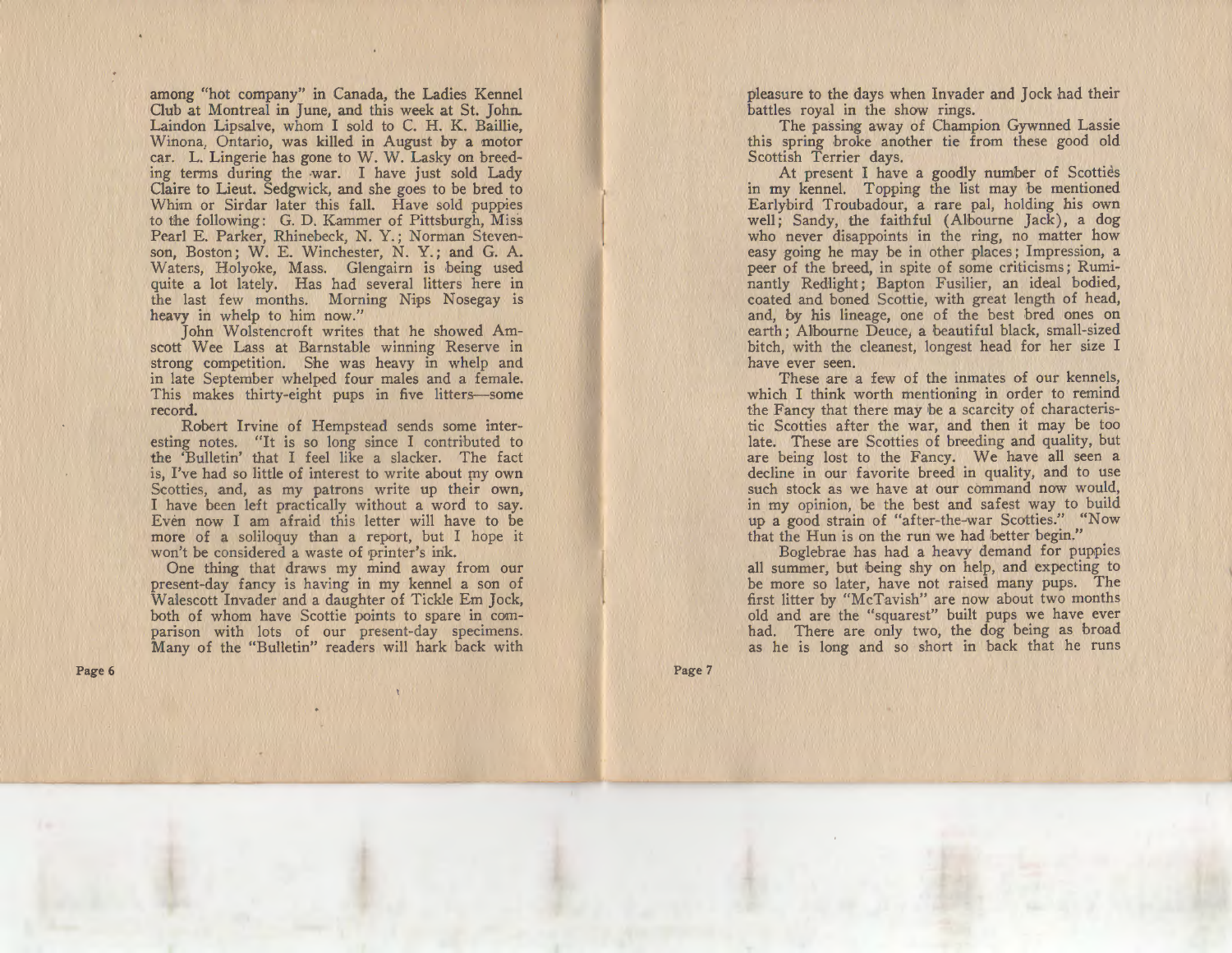almost entirely on his front legs. His hind legs are right behind his front ones and are seemingly used only to steer with. Really, he is a joke, and if he continues as at present will be so short as to be almost deformed. Porcupine was sold to Robert Irvine, in whelp to Sirdar. Most unfortunately she died giving birth to her first litter. A younger sister is now taking her place. Earlybird Cymbal has been bred to Linnson again, with hopes for better luck. Raccoon will be bred to McTavish, both being of the low cart horse type, the pups will be anxiously watched. A younger sister of Raccoon, B. Rarebit, was brought out at the Bronx Show and went to Reserve. To the joy of her owner she showed like a veteran, and while she will never be the dog that her sister is she mav be more fun to show.

The following letter from one of the greatest authorities on our favorite terriers, Mr. W. L. Mc-Candlish, written to Mr. Hall, is so full of breeding ideas that it is worth a front page in everyone's scrapbook. We print it in detail:

#### 1st March, 1918.

Dear Mr. Hall:

I don't think I have answered your letter of 6th Jan., or, at any rate, that I have answered your queries in detail. I have a certain interest in Smiling Morn, for she is descended in tail female from a bitch I gave to Miss Forster and a certain amount of the breeding was on my recommendation. I am away from reference books just now, but I fancy Top 'o the Morning was by my Morning Nip ex \i\Tyche Banquet, who was by Ems Banquo and I think out of Ems Timely. If this is so, it was blood I liked and rather different from much of my blood and from any of the blood you are likely to get elsewhere.

Page 8

This is of some moment in considering your first query as to mating in a manner which makes the puppies have a common grandparent-in your case B. Norman is the common grandsire. In my opinion this is a mating not to be recommended as a general principle. I have done it, I dare say, several times with a definite object in view and because I could not get what I wanted in any other way, hut it must be applied with great circumspection. In all breeding, practice confounds theory, because although you may know exactly what your theory requires, there is no existing animal to suit the theory, and so you have to play your game with the counters supplied. If you could make your counters it would be a much easier game.

The first thing you have to beware of in such close inbreeding is the mental or nerve character of the dogs you use. You require very stout bloodbodily, mental and nervous for close inbreeding. You mustn't *think* any one dog is sound enough-you must be absolutely assured it is as sound as a bell. There is often a strong temptation to ignore a defect because you want to breed in a particular manner. It has been brought home to me how necessary it is to look at my own dogs with other people's eyes. It isn't easy, and if one can do it, it isn't always pleasant, but it is most important for continued success. The whole art of breeding is the use made of inbreeding. On the face of it, using a common grandparent is a very crude form of inbreeding, but it does not follow that the crude form may not be, in a particular instance, the correct form. To what extent inbreeding intensifies features is a matter of which I have no proof. If we can imagine two dogs of exactly the same form whose forebears were similar to each corresponding forebears but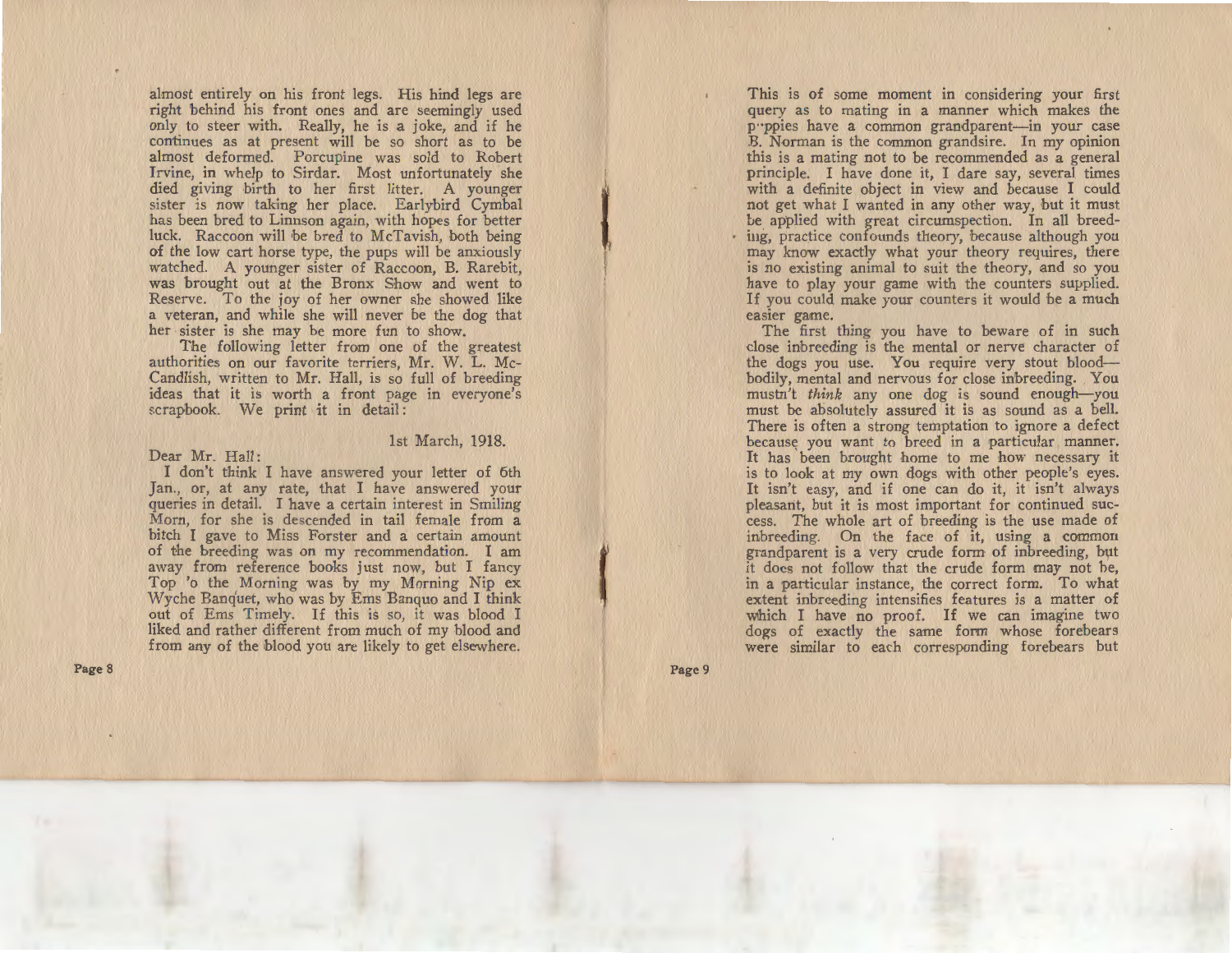different in blood, and if to a daughter of one of them we mated each of the dogs in turn, would the sire of the dam produce more after the common stamp of the two dogs than the unrelated dog? Personally, I doubt it. We inbreed because it is impossible to get two dogs similar to each other and of similar descent, that is, we cannot get the same influence on the puppies by any other means than inlbreeding. We have always to remember that when we inbreed we inbreed to defects just as much as to merits. Moreover, we are always getting a certain amount of decadence through the closeness of the blood which must be counteracted by special stoutness in the units we use. There is another point about inbreeding. When we inbreed we take the animal we inbreed to, to be of a type we desire to reproduce. Now a dog may be a successful sire but he may not be a dog that we desire to reproduce. I owned such a dog in Ems Tonic. In a very limited stud career he sired some very beautiful terriers but it would have been ridiculous to inbreed to him, partly because he had peculiarities one did not want to perpetuate, and partly because he was great as a sire because he threw more to the bitch than himself. He was what might be described as an improver. Almost always, whatever the bitch was, he got from her some puppies better than herself. This brings in the question of the personality of the parent which upsets all theories. Now I look on B. Norman as in a measure somewhat similar to Tonic. I no more want, personally, to reproduce Norman than I did Tonic-less so, in fact-and I consider Norman suits a particular kind of bitch. Bred from indiscriminately, as he has been, he has flooded the breed with a river of worthless bitches. What we are going to see from Norman bitches I

Page 10

do not know, and so far as I have seen there is no son of his going to make a name at stud. They may be good, but I do not expect it. At the same time I have to acknowledge that if I had been told that Norman would be a great sire I would have been very incredulous. He never looked like a great sire nor is he the sort I should ever expect to be one. I was wrong, of course, but my belief in what a sire should look like has not been altered because one dog has proved it wrong. While I may not have answered your query definitely I may have given you an indication as to the answer.

Your second question as to missing a generation is in my opinion all bunkum. In all animals champions breed champions. It all depends how they are bred. Why shouldn't a champion sire a champion just as well or better than any other dog? It is an absurd argument that because atdog is a good one he is less likely to get good puppies than a less good one. Starting from S. Beauty I had four champion bitches in direct tail female, Ems Cosmetic, E. Vanity, E. Mode, and the only pup we ever had from Mode looked remarkably like another champion hut caught a chill and died. All four, too, were very much of a type. The saying that a generation is missed arises from two causes, one that it is an excuse for putting an unwarranted value on the sons or daughters of a champion when they are not much good in themselves, and the other turns on the probabilities that there are few champions and many sons and daughters, so the probability is that one of the many proves to have the gift of getting good puppies and possibly this gift comes from the female line than from the male. To take Norman again as an example, I believe his siring propensity was due more to Nora than to Claymore Defender, as another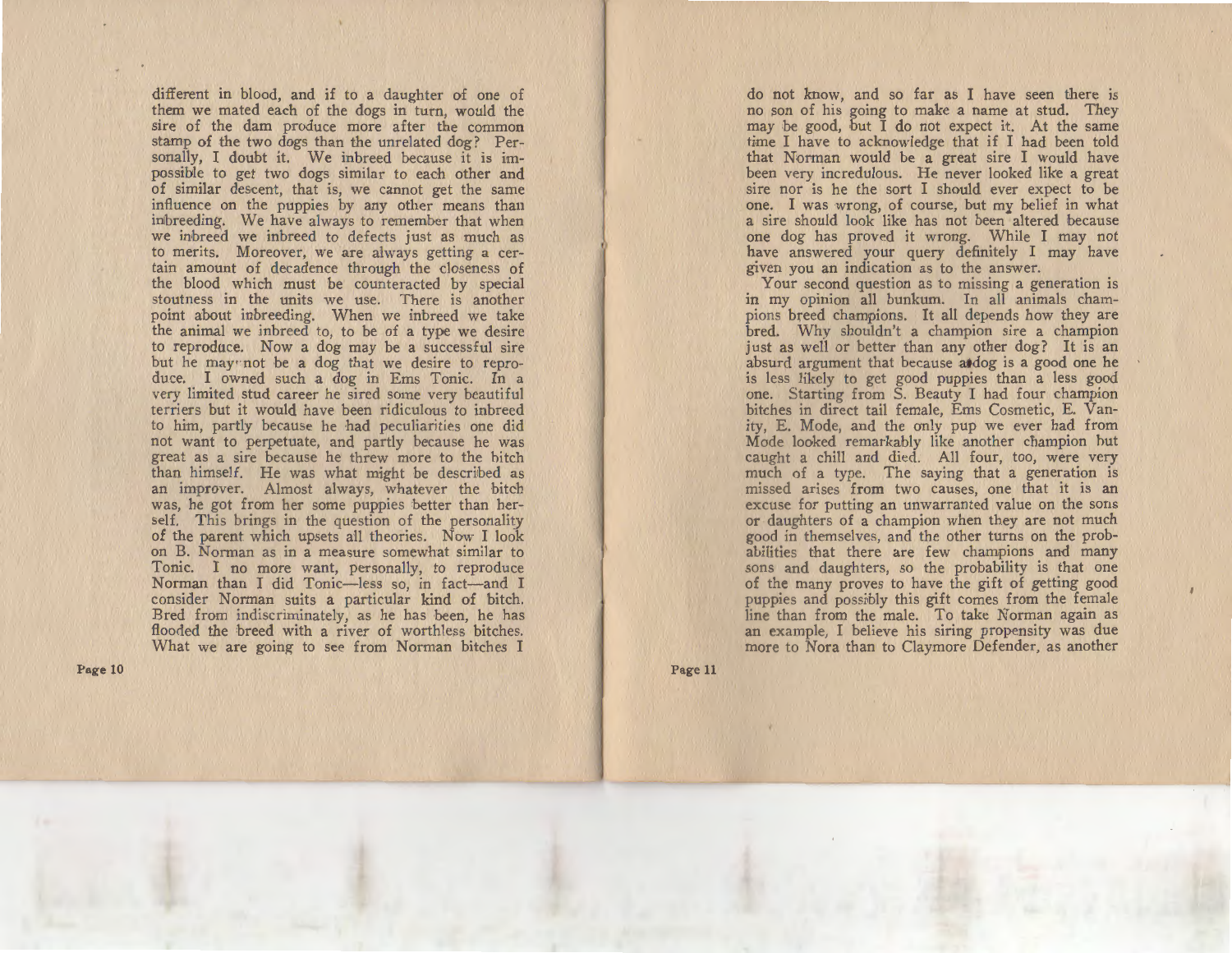son of Nora in Laindon Lockhart had the siring propensity, yet he was entirely a different dog from Norman. Norman, too, had little resemblance to Claymore or C. Defender, but his progeny took much after him, at least the majority had his defects. This largely answers your third query. You will constantly hear the argument that the best dogs come from moderate stock. They do; but this does not imply, as they would have us infer, that we are right to breed from moderate stock It is again a matter of probability. There are about a dozen good bitches in existence at any one time and hundreds of moderate bitches. Some of the moderate bitches only miss being good ones from the show point of view by some one defect. I have owned many bitches unknown to the shown bench which I valued just as highly as brood bitches as my best show bitches, and whose name in a pedigree was, to one who knew them, just as good a warranty of the best qualities I desired as their better known relatives. At the same time, lay this maxim to heart, "the better the bitch, the better the pups." It is not a maxim to be proved individually, but it is meant to imply that the higher the standard of the bitches in the kennel, the higher the quality of the pups bred. This all goes to show again the mistake of trusting too much to paper breeding. Some successful show dogs have been almost worthless items in a pedigree and some successful brood bitches have been a snare and a delusion for the future of the kennel. Sometimes a great common coarse bitch gets wonderful stock, but what. does it mean ? What are you to expect in the next generation? You have introduced this blood into your kennel. Isn't it to be expected it will reappear? You have at any rate lowered the standard of your blood. It is difficult

Page 12

for anyone who is not the owner of the kennel knowing the value of the blood in it, Let me take as an example of what I mean, some of my own bitches, dams of champions or challenge prize winners. Ems Tonic, to start with, was from a dam that won a challenge certificate but was shown very little, she had a wonderful head, good bone, good body, but a surly shower and not a good coat. But bar her coat, a first-class unit in a pedigree. The coat a trouble not only with her stock but with Tonic's as well. Tonic's son, Morning Tip, was out of a little bitch, very sturdy and neat with lots of bone but a short head, and so, from a show point of view, not worth a fiver, but she brought in excellent body, bone and coat qualities. The short head seldom appeared in descendants, so she was an asset in a pedigree. Ems Troubadour, a champion son of Normans, was out of a very high-class and high-quality bitch, Symphony, a sister to Cosmetic. She was a bad shower and when I found this out I never showed her again. She hadn't quite the finish of Cosmetic, not quite so good in eye or ear and a shade longer in back, but had she shown well, a bitch up to champion form. Ems Quisby was out of Quaintry, a daughter of Marden Dobbin and Cosmetic. Quaintry was a great bitch, but too big, rather on the leg, but an extraordinary lehgth of head, a short back and of high quality. Though unknown, she was another distinct asset in a pedigree. I could run on to many more and could mention among sires Ems Banquo, absolutely ruined for show by a light eye, but otherwise about the nearest to what I want a Scottish Terrier to be of any terrier I ever owned. T didn't use him nearly enough, being far too much afraid of the eye, yet he seldom reproduced it, and I value his blood very highly today. Now the ter-